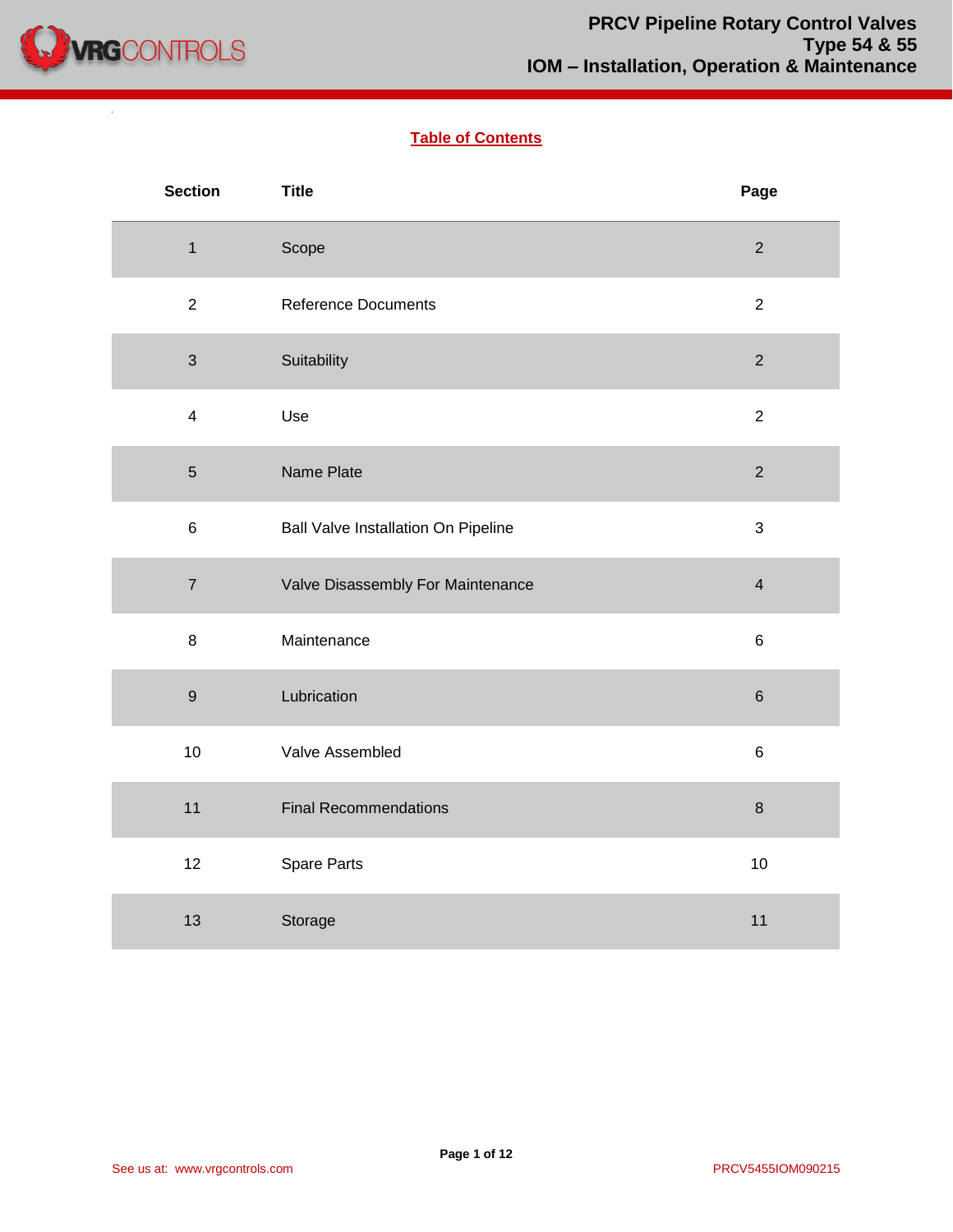

## **1. SCOPE**

1.1 The purpose of this manual is to furnish the right indications for Installation, Operation and Maintenance of VRG PRCV Pipeline Rotary Control Valves (Type 54 & 55).

#### **2. Reference Documents**

2.1 Use and maintenance manual for valves conformed to the follow specifications: API 6D / ISO 14313, Directive 97/23/CE (PED)

#### **3. SUITABILITY**

3.1 This document is only for PRCV Pipeline Rotary Control Valves (Type 54 & 55), installation on pipeline with operating conditions described on chapter 4.

#### **4. USE**

- 4.1 The VRG CONTROLS's PRCV Pipeline Rotary Control Valves (Type 54 & 55) are designed for services of process control in the pipeline.
- 4.2 The valve's operations shall be done using the instruments and actuators furnished and selected for the valve by VRG CONTROLS. VRG CONTROLS refuses any responsibility for maneuver done with operators provided by another supplier. Exceptions may be made on a case-by-case basis with written confirmation via VRG CONTROLS.

# **5. NAME PLATE**

5.1 The name plate installed on VRG CONTROLS's valves in accordance to the European Directive Certificate, for the pressure vessels. Below, find an explanation table of typical name plates applied to the valves.

#### **Table 1 – Typical PRCV Name Plate Details**

| <b>SIZE DN</b>          | Nominal Diameter                                            | Serial N°     | Serial number                                               |
|-------------------------|-------------------------------------------------------------|---------------|-------------------------------------------------------------|
| <b>MONTH/YEAR</b>       | Production Month/Year                                       | <b>CLASS</b>  | <b>Pressure Class</b>                                       |
| <b>BODY</b>             | <b>Body Material</b>                                        | PТ            | Hydrostatic shell pressure<br>test                          |
| M.O.P.JT <sub>min</sub> | Maximum operating<br>pressure at minimum<br>operating temp. | <b>STEM</b>   | Stem material                                               |
| <b>CATEGORY</b>         | PED(97/23/EC)'s<br>Category                                 | M.O.P./Tmax   | Maximum operating<br>pressure at maximum<br>operating temp. |
| <b>DISC</b>             | <b>Ball Material</b>                                        | <b>MODULE</b> | Evaluation of adopted<br>conformity                         |
| <b>SEAT</b>             | Seat Material                                               | <b>FLUID</b>  | Fluid type                                                  |
| <b>TYPE</b>             | Type of valve                                               |               |                                                             |
|                         |                                                             |               |                                                             |

**FACE TO FACE / END TO END Face to face / end to end dimension**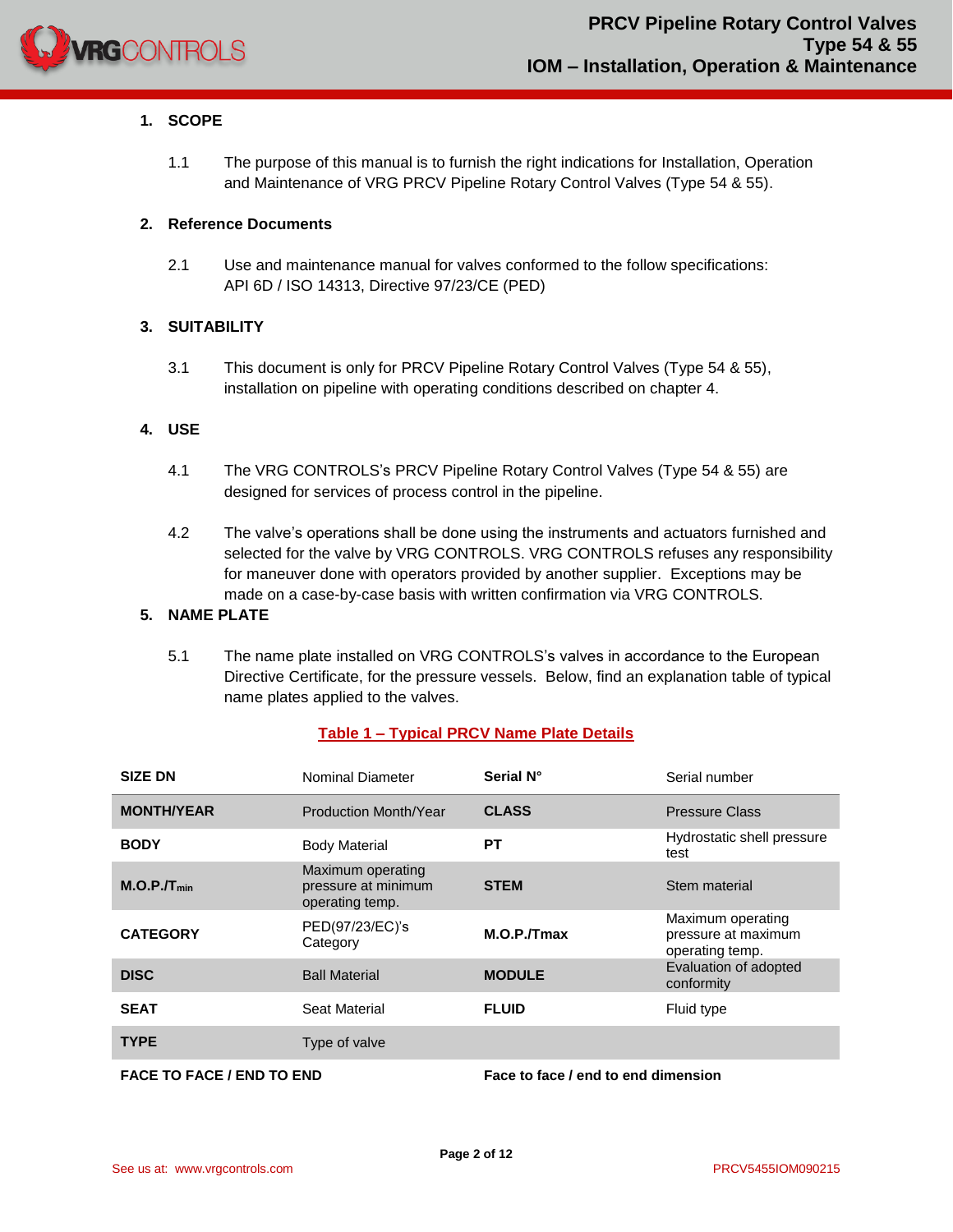

# **6. INSTALLATION**

- 6.1 Before the control valve installation, it should be carefully checked in order to verify there is no damage due to the shipping and handling. It is very important verifying that the inside bore of the valve is free from any foreign particles that might damage the seats and ball.
- 6.2 Use the appropriate lifting hooks to lift the valve; if these are not available, use a sling rope around the lateral closures or around the body valve; never use the actuator or valve topworks alone for valve handling. During handling of the valve, lateral ports must be always appropriate covered with wood or plastic covers to avoid entry of foreign materials and damage to the flange faces.
- 6.3 The control valve should be installed per the flow direction arrow. The PRCV is capable of bi-directional flow, but there is a preferred flow direction for optimal performance. Reference your original VRG INVOICE or PACKING SLIP for details, or contact VRG CONTROLS.
- 6.4 During the installation in the pipeline of the PRCV, the ball should be in the OPEN position if permissible to prevent damage to the ball element serface.
- 6.5 Remove the PRCV flange protective covers and clean the surfaces with a rust inhibitor.
- 6.6 Prior to installation of the PRCV flange bolts between valve and pipeline flanges, insert a suitable flange gasket among the contact faces. Tightening of flange bolts hould be performed on diametrically opposed bolts (Star Pattern Tightening Procedure). For bolting torque, see table 2 in this manual.
- 6.7 PRCV's with WELD ENDS (WE), welding connection to the pipeline should be carefully carried out with ball in open position and avoid an overheating of the body that can damage seals, gasket and seat ring.
- 6.8 After PRCV installation, clear the pipeline of any foreign materials or dirt. Close and open the valve at least three times and verify the correct operation.
- 6.9 The PRCV valve is in OPEN position when stem keyway is in line with the pipeline. The PRCV valve is in CLOSED position when stem keyway perpendicular to the pipeline.
- 6.10 The actuator is TYPICALLY arranged such as the valve stem is rotated clockwise to close the valve and anti-clockwise to open. The actuator has adjustable stops and these are TYPICALLY factory adjusted and TYPICALLY do NOT require adjustment.
- 6.11 PRCV's may be fitted with pneumatic, hydraulic or electric actuators. Specific instructions should be followed, as provided by VRG CONTROLS or other applicable actuator manufacturer.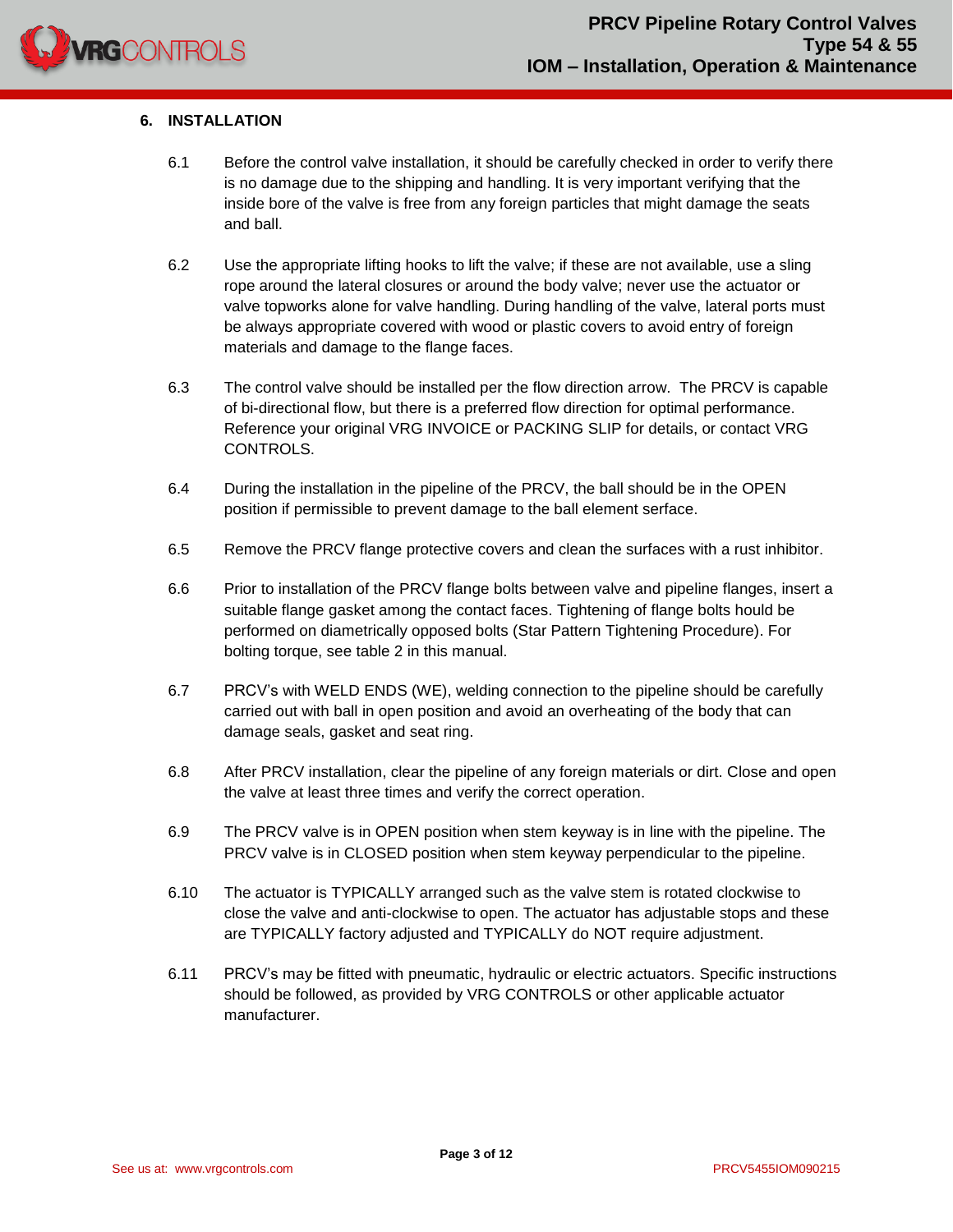

6.12 No specific routine maintenance is necessary except operating the valve periodically, even if only partially, to verify that the valve operation is satisfactory. It may be recommended to confirm valve shutoff tightness on annual basis and/or stroke the PRCV using the control valve actuator to confirm satisfactory operation. VRG CONTROLS RHPA control valve actuators are pre-lubricated and typically require no maintenance.

## **7. PRCV DISASSEMBLY FOR MAINTENANCE**

#### 7.1 Removing PRCV From Pipeline

- 7.1.1 Isolate the pipeline and remove all pressure from the PRCV and its cavities using appropriate and safe methods.
- 7.1.2 Rotate the ball to the OPEN position if permissible, remove the valve from the pipeline and put the PRCV assembly in a safe and convenient for disassembly.

#### 7.2 Adaptor disassembly

- 7.2.1 Remove the control valve actuator based upon manufacturer's guidelines.
- 7.2.2 Unscrew the key's capscrew if it is present and remove the key (21) from the stem  $(4).$
- 7.2.3 Unscrew the adaptor plate's (20) bolt (10) and pull up the adaptor plate (20) from its position.

#### 7.3 Top cover DisAssembly

- 7.3.1 Unscrew the grease fitting (30) from the top cover (5) and unscrew the top cover's capscrews (9), and remove from its housing. Pull up the top cover (5) helping with two opposite screwdrivers to lever, pay attention to score the stem (4) during the pull out of the top cover, and do not lose the centering pins (36c).
- 7.3.2 Remove the top cover (5), remove the stem's fire sage seal (19), stem's o-rings (12) and clean it with a degreasing fluid and verify the integrity of the o-rings. Make the same operation for the top cover o-ring/graphite (15 and 18). In case of o-ring damage, any affected o-ring should be replaced.

#### 7.4 Stem DisAssembly

- 7.4.1 Screw on the top of the stem a lifting hook and pull up the stem (4).
- 7.4.2 Remove the upper thrust washer (22) and degrease, verify the integrity replace if damaged.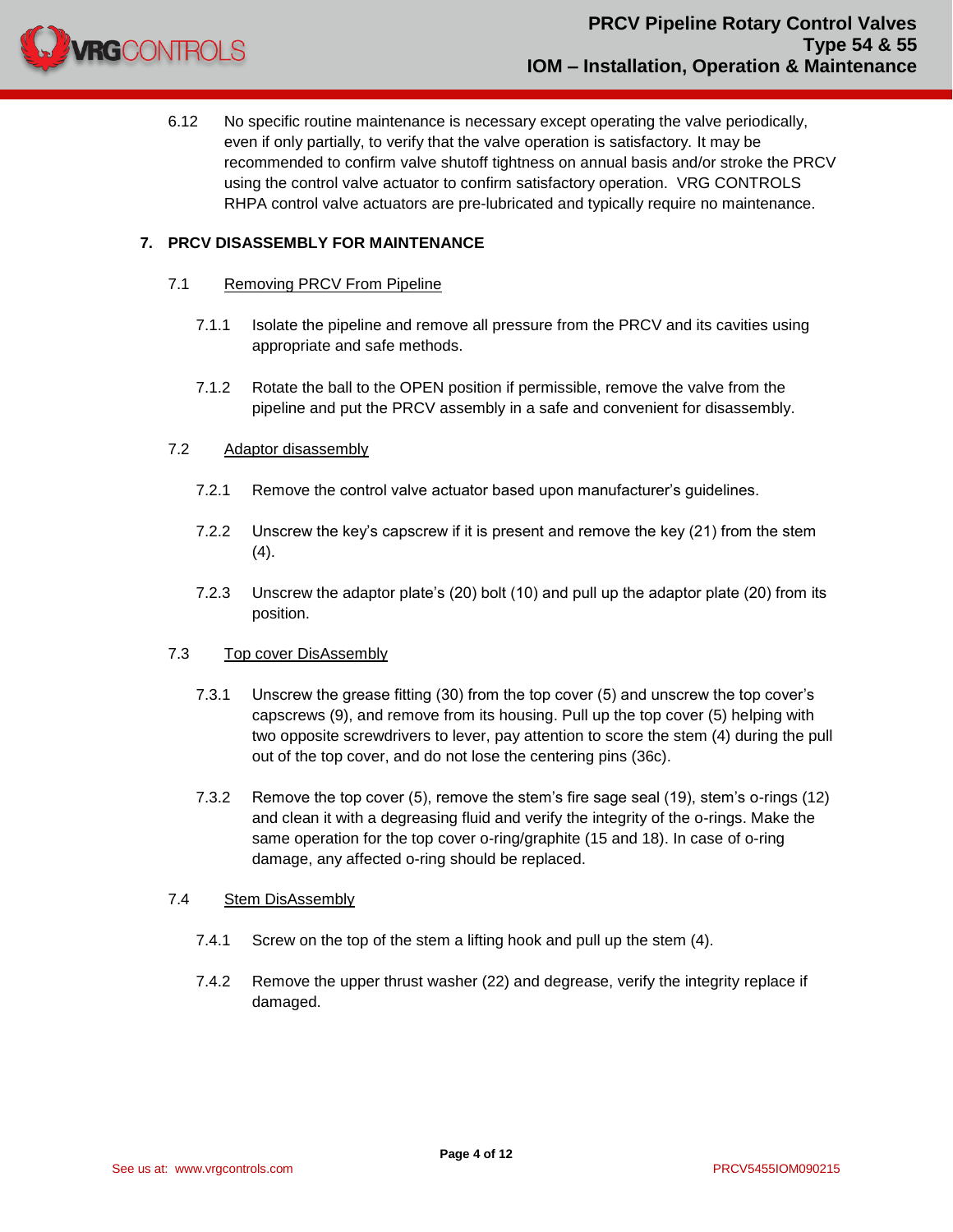

#### Closure disAssembly (applicable only for valves type 54 and 55)

- 7.4.3 Put the valve in vertical position with a closure (2) turned to the ground.
- 7.4.4 Unscrew and remove the body's nuts (8) and the bolts (7). Pull up the closure (2) in order to avoid sudden movements and follow the vertical axes.
- 7.4.5 Remove body-closure's o-ring and graphite (11-16) from the closure (2).
- 7.4.6 Verify the o-ring's integrity after cleaning and degreasing and replace if damaged
- 7.5 Seat ring disAssembly (applicable only for valves type 54 and 55)
	- 7.5.1 Remove the seat rings (25 and 26 for valve type 55 and 25b for valve type 54) from the closures by using two opposite screwdrivers to lever.
	- 7.5.2 After cleaning and degreasing them, verify that seat rings (25 and 26 or 25b) are not scored. If there are some damages, they may be removed by using fine sand paper.
	- 7.5.3 For valve type 55, in case of damages of the seat's o-ring (13), it must be replaced. For valve type 54, inspect the insert and, replace the seat ring insert (25b) if damaged
	- 7.5.4 Extract the inner seat ring (25), remove the grease seal o-ring (only for valve type 55 position 48) and seat seal o-ring (14) and execute the cleaning operation, with a wet cloth. Verify the flexion that the radial surface have no laceration that requires the complete replacement of the rings.
	- 7.5.5 Clean the seat seal housing and the closure seal housing before replacing the seal in their housing.
	- 7.5.6 Extract the seat's springs (27) from their housing and then clean well. Moreover verify that they are not flattened or compressed, in this case they need to be replaced.
- 7.6 Ball disAssembly (applicable for only valves type 54 and 55)
	- 7.6.1 For valve type 55, extract the ball (3) with relating supports (32), for this operation use a non-metallic rope through the ball bore and the side of the ball. For the valve type 54, screw the capscrews (52) and remove the lower trunnion; (51) pay attention to the bearing on the lower trunnion (58), at this point you can pull up the ball.
	- 7.6.2 Remove the centering pins (46) and rest the ball and the support to a clean place in order to clean the ball's surface and remove the supports from the ball's hubs; pay attention to the two bearings (33) and to the lower trust washer (23). Clean and control the bearing (33) and the lower trust washer (23); if they are damaged they should be substituted.
	- 7.6.3 Disassemble the closure still bolted on the body that is the one where the valve was resting.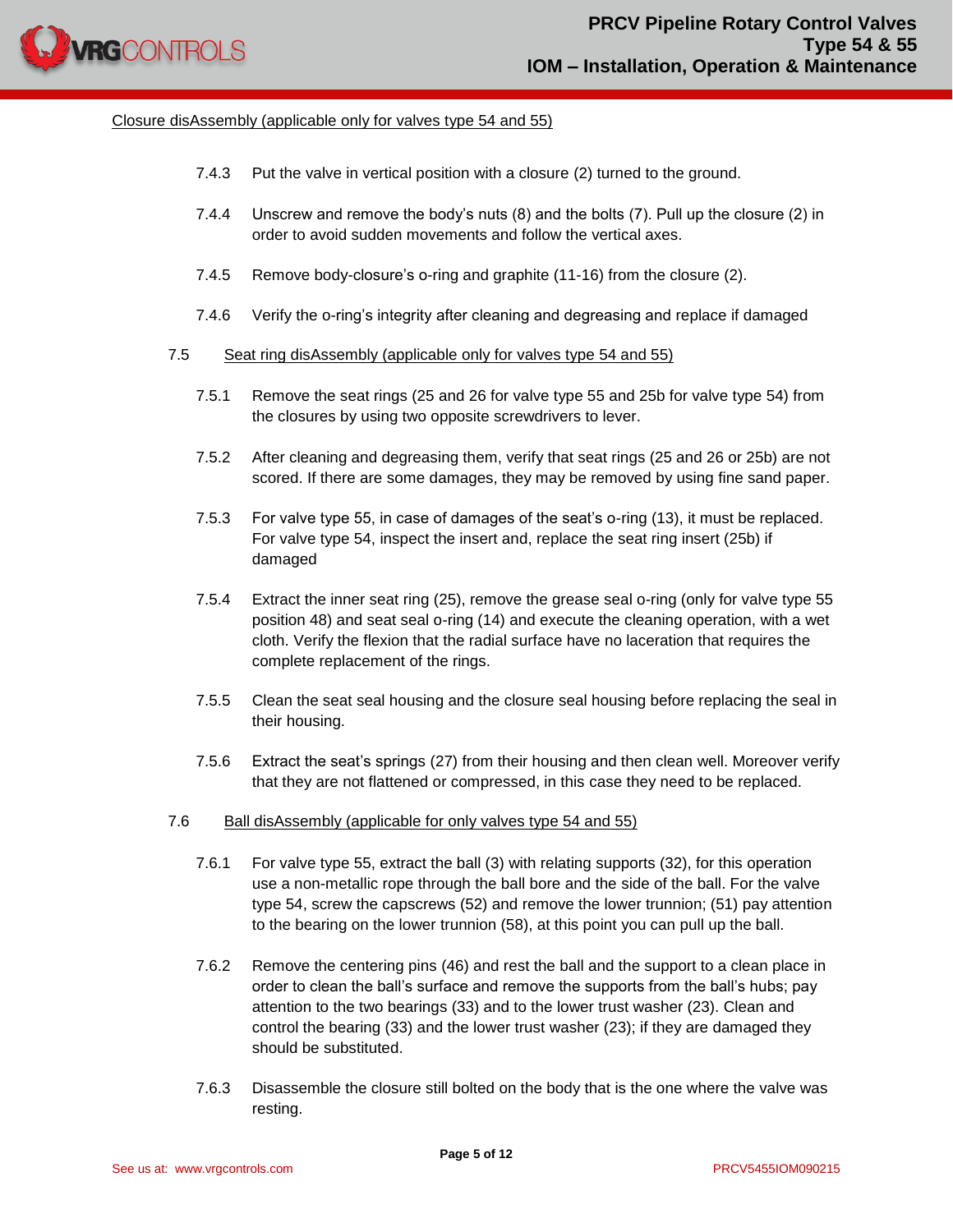

# 7.7 Body and closure (applicable only for valves type 54 and 55)

- 7.7.1 Clean the body in every part with an appropriate solution.
- 7.7.2 If the valve has been extracted from the line, it will be possible to check it accurately. Particularly, it will be possible to check the closures in the seal areas in order to verify the existence of corrosions of frictional pick-up.

#### **8. MAINTENANCE**

- 8.1 PRCV Pipeline Rotary Control Valves typically do not require regular lubrication. In the event of unsatisfactory operation, VRG CONTROLS recommends use of MOBIL SHC 220 grease for lubrication. Mobil SHC 220 grease is available from VRG CONTROLS or from your local MOBIL products distributor.
- 8.2 Internal PRCV maintenance other than lubrication should be made with the PRCV depressurized and removed from the pipeline.
- 8.3 Clean accurately the metallic parts using an oil wet cloth. Do not clean elastomers with solvents. In case of damage of soft parts, replace them.
- 8.4 Control accurately the ball and the seats, to avoid damage. If the ball and the seats are slightly scratched, it is possible to remove the damages by wiping them lightly with very light sand paper roughness maximum 1200. This operation should be executed from technical staff. In doubt and for better results, we suggest to replace the damaged parts.
- 8.5 Verify the functionality of the valve making one stroking cycle per year minimum

#### **9. LUBRICATION**

- 9.1 Every metallic surface in contact with the ball during the ball movement, should be lubricated with MOLYCOTE G-n Plus or equivalent grease.
- 9.2 The thrust washer (22 and 23) and bearing (33) are auto-lubricated, so they do not require any lubrication.
- 9.3 Lubricate the screw thread with anti-frictional pick up.

#### **10. ASSEMBLY**

Before starting to reassemble the PRCV, ensure that all parts are accurately cleaned and free from any external materials. Ensure that the assembly will be made in a clean area and also that every packaged parts are kept as cleanest as possible. REPLACE ALL THE FIRE GASKETS SINCE THEY CANNOT BE UTILIZED AFTER DISASSEMBLY. The Assembly instructions are opposite to the disAssembly instructions. For a correct screwing of the bolting, see table 2 closing torque.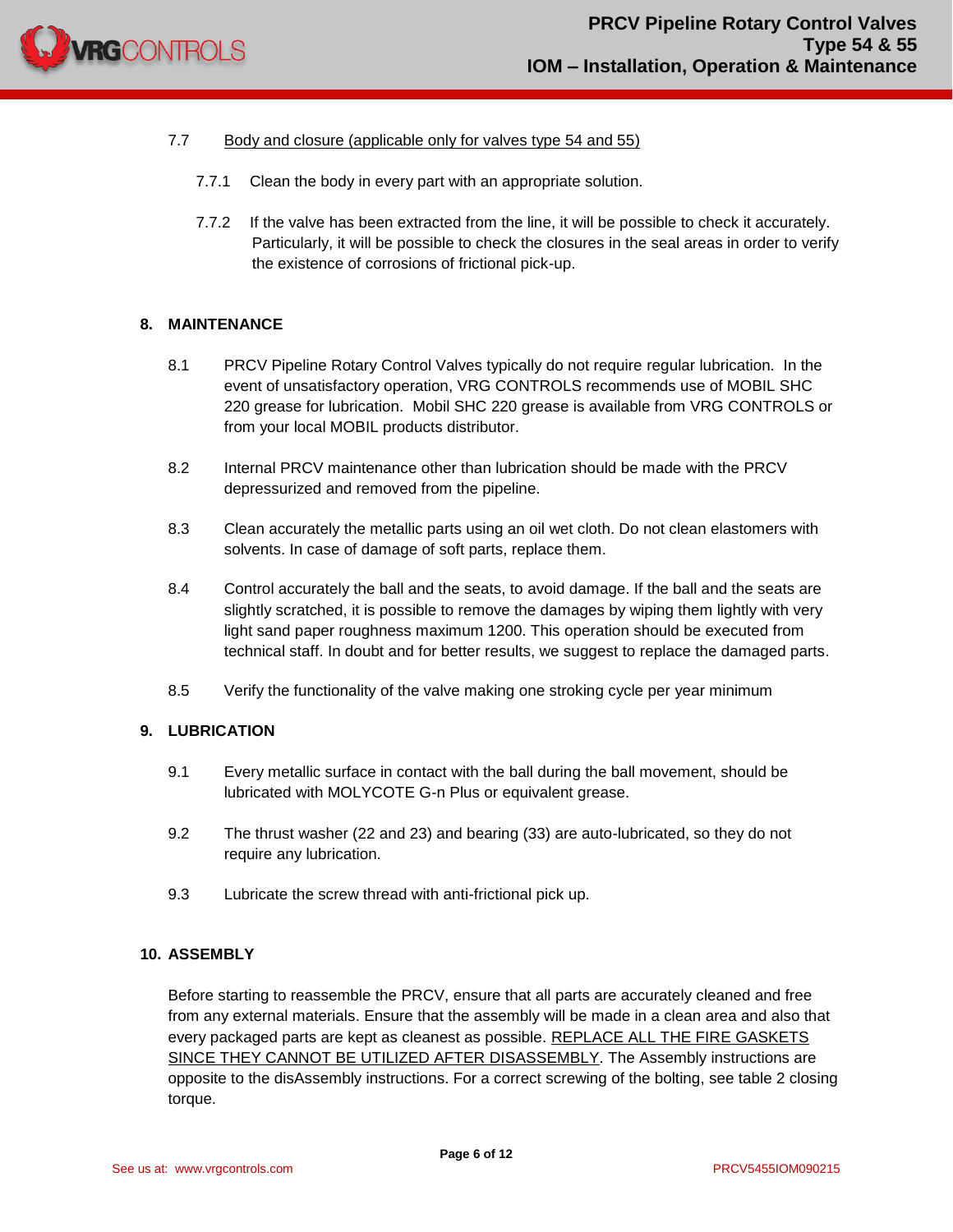

#### 10.1 Closure Assembly

- 10.1.1 Position the closure (2) which is situated downwards with the area of seat lodging facing upwards.
- 10.1.2 Insert the seat's springs (27) in the spring seat's hole in the closure, helped by a grease if necessary.
- 10.1.3 Put the seat seal in the right position, grease o-ring (48 only for valve 55) and seat gasket o-ring (14). During this operation pay attention to pinch the o-rings.
- 10.1.4 Put the body-closures o-ring and graphite (11-16) in the closure using a grease if necessary.

#### 10.2 Ball Assembly

- 10.2.1 Put the upper and lower bearings (33) on the ball hubs.
- 10.2.2 Put the lower thrust washer (23) on the lower ball hub.
- 10.2.3 Put the supports (32) on the ball hubs.
- 10.2.4 Put the centering pins (46) in the hole on the supports lateral surfaces.
- 10.2.5 Insert the assembly compound of the ball and two supports on the closure pay attention that the pins on the support must be centered with the closure pins holes.
- 10.2.6 Put the ball in close position.

#### 10.3 Body Assembly

- 10.3.1 Put the body (1) vertically on the closure so that the bolts (7) enter through their hole in the closure.
- 10.3.2 Verify that the top cover's hole in the body is aligned with the upper ball trunnion.
- 10.3.3 Assembly with the body the other closure completed with the seat ring, following the procedure described in the precedent points.
- 10.3.4 Screw the nuts (8) on the bolt (7) starting with the bolts positioned in the lower part of the valve.
- 10.3.5 Screw the drain plug (40b) on the body.

#### 10.4 Stem Assembly

- 10.4.1 Position the stem (4) on the ball (4) with the key (21) in axes with the flow axe.
- 10.4.2 Add the upper thrust washer (22) on the stem.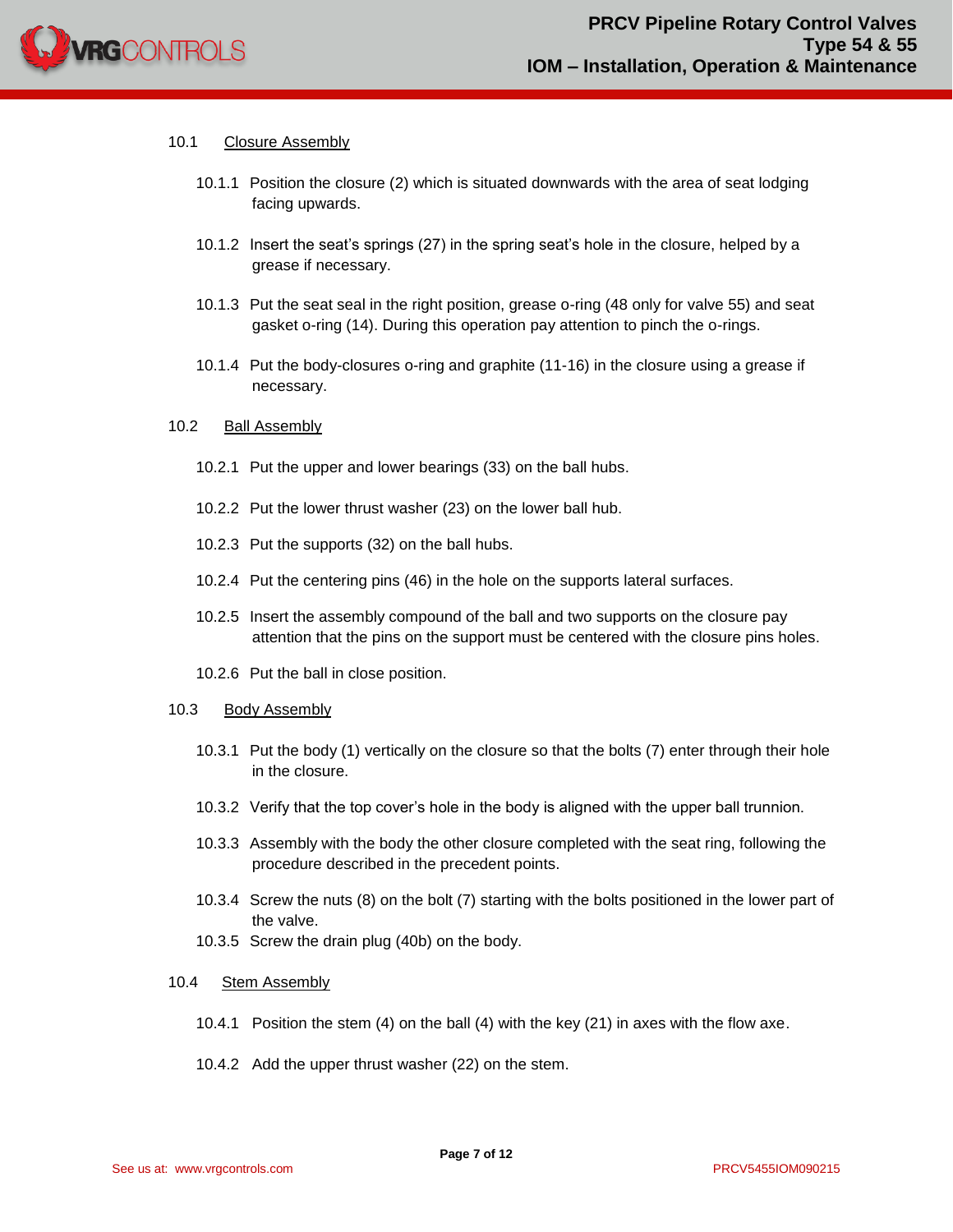

#### 10.5 Top cover Assembly

- 10.5.1 Place the top cover's o-ring/graphite (15 and 18) in their housing at the end of the top cover, at the top of the body hole.
- 10.5.2 Place the stem o-rings (12), in their housing inside the top cover (5).
- 10.5.3 Screw the grease fittings (30) at the top cover (5).
- 10.5.4 Place the top cover (5) on the body (1), using a pin hole between the body and the top cover, center the top cover in the correct position; pay attention to scratch the stem during this operation.
- 10.5.5 Fix the top cover to body screwing well the capscrews (9) to have correct seal.
- 10.5.6 Put the pin (36c) in their hole in the top cover.
- 10.6 Adaptor flange Assembly
	- 10.6.1 Insert the graphite (19), place the gland bushing (6) in its housing on the top of the cover.
	- 10.6.2 Place the adaptor flange (20) on the top cover, centering the adaptor flange pin's hole position (20) with the top cover pin's hole position (5).
	- 10.6.3 Place the capscrews (10) in their hole on the adaptor flange, screwing them.
	- 10.6.4 Place the key (21) on its stem housing and fix it screwing the capscrew (21a).

#### **11. FINAL RECOMMENDATION**

- 11.1 After Assembly the valve, move the PRCV from close position to open position multiple times to ensure satisfactory stroking.
- 11.2 With the PRCV in open position, verify that they key position is in parallel with the flow direction, and when the valve is in close position, the key position should be perpendicular to the flow axis.
- 11.3 For a correct tightening of the bolts, refer to Table 2 Torque Wrench Settings.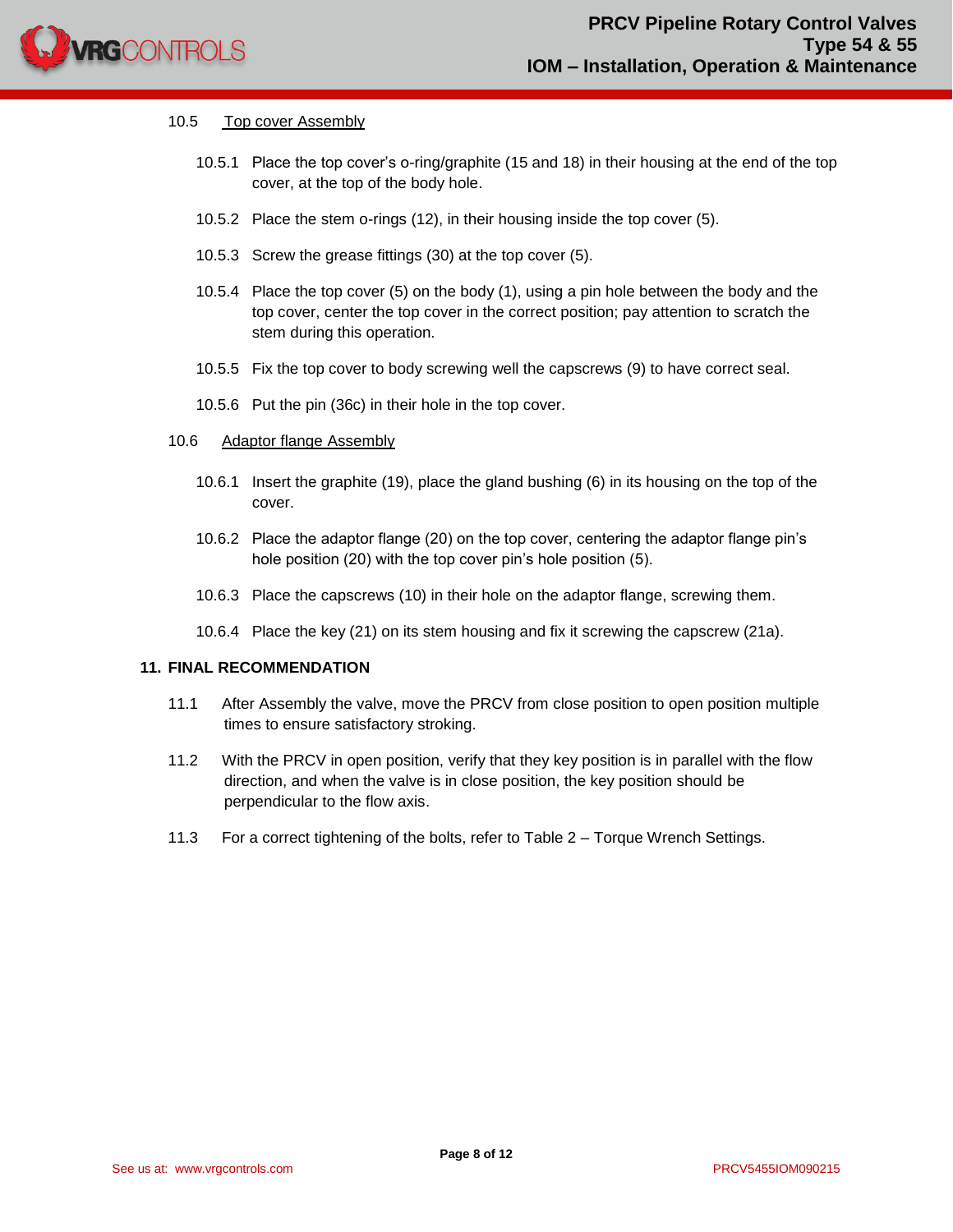

# **PRCV Pipeline Rotary Control Valves Type 54 & 55 IOM – Installation, Operation & Maintenance**

# **Bolt Size A 193 B7 A 320 L7 A 193 B7M A 320 L7M A 453 Gr.600B A 193 B8** *Nm* in-lbs *Nm* in-lbs *Nm* in-lbs **M 8** *26* 230 *20* 177 *25* 221 **M 10** *51* 451 *39* 345 *49* 434 **M 12** *90* 797 *68* 602 *86* 761 **M 14** *126* 1,115 *96* 850 *121* 1,071 **M 16** *197* 1,744 *151* 1,336 *189* 1,673 **M 18** *270* 2,390 *206* 1,823 *259* 2,292 **M 20** *386* 3,416 *295* 2,611 *295* 2,611 **M 22** *532* 4,709 *406* 3,593 *406* 3,593 **M 24** *666* 5,895 *509* 4,505 *509* 4,505 **M 27** *988* 8,745 *755* 6,682 *617* 5,461 **M 30** *1,334* 11,807 *1,019* 9,019 *834* 7,382 **M 33** *1,568* 13,878 *1,198* 10,603 *951* 8,417 **M 36** *2,168* 19,188 *1,656* 14,657 *1,039* 9,196 **M 39** *2,807* 24,844 *2,144* 18,976 *1,345* 11,904 **M 42** *3,547* 31,394 *2,710* 23,986 **M 45** *4,428* 39,191 *3,383* 29,942 **M 48** *5,429* 48,051 *4,147* 36,704 **M 52** *6,989* 61,858 *5,338* 47,245 **M 56** *8,431* 74,621 *6,440* 56,999 **M 60** *10,487* 92,818 *8,011* 70,903 **M 64** *12,878* 113,980 *9,838* 87,074 **M 68** *15,631* 138,346 *11,940* 105,678 **M 72** *18,718* 165,668 *14,299* 126,557 **M 76** *22,158* 196,115 *16,926* 149,808 **M 80** *26,027* 230,358 *19,882* 175,971 **M 85** *31,462* 278,462 *24,033* 212,710 **M 90** *37,609* 332,868 *28,729* 254,273 **M 95** *44,442* 393,345 *33,949* 300,474

**Table 2 – Torque Wrench Settings [TORQUE** ± **5%]**

**M 100** *52,142* 461,496 *37,296* 330,097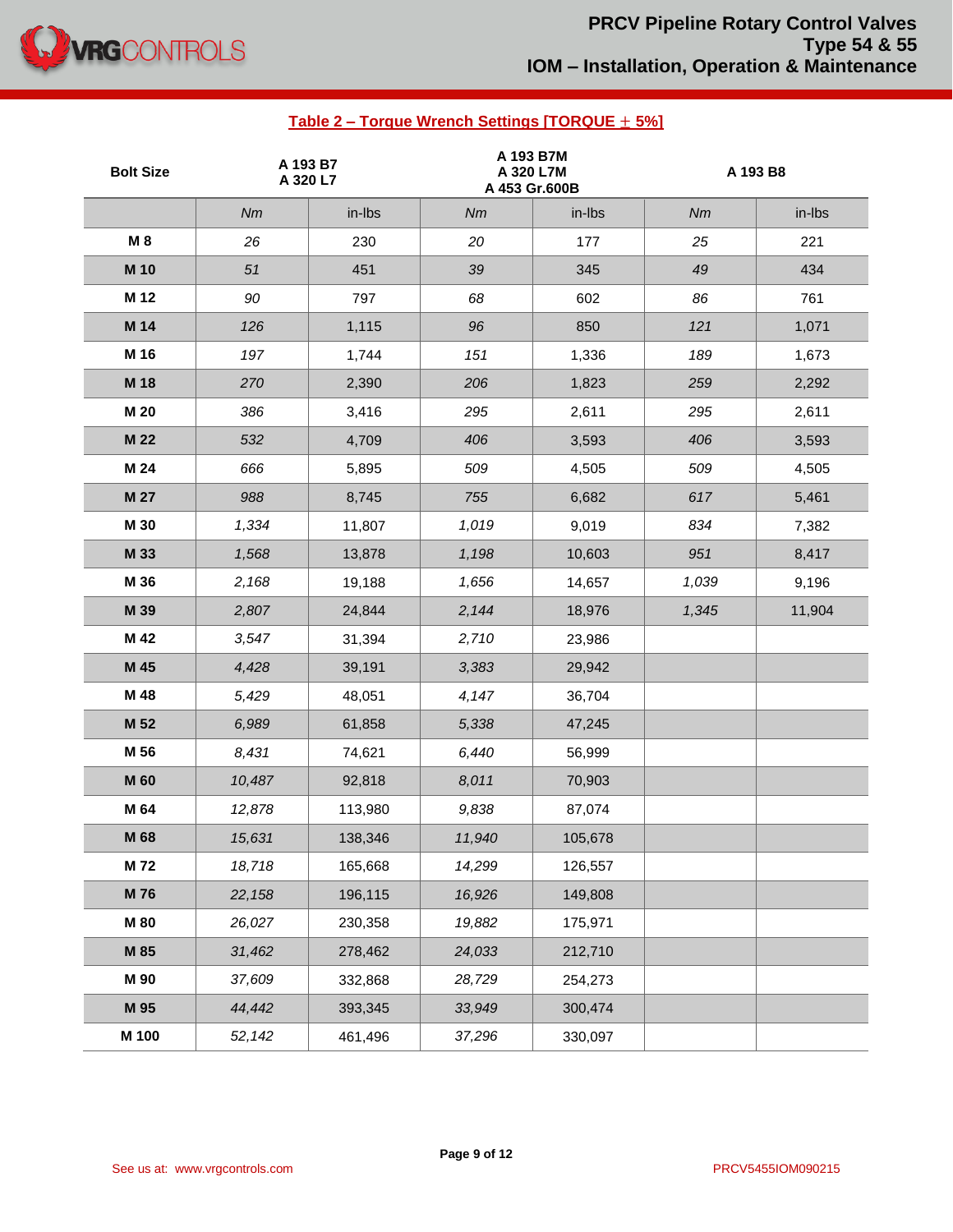

# **12. SPARE PARTS**

| <b>ASSEMBLY</b><br><b>POSITION</b> | <b>DESCRIPTION</b>                   | <b>TYPE "54"</b><br>(Qty.) | <b>TYPE "55"</b><br>(Qty.) |
|------------------------------------|--------------------------------------|----------------------------|----------------------------|
| 11                                 | <b>CLOSURE O-RING</b>                | $\overline{2}$             | $\overline{2}$             |
| 12                                 | <b>STEM O-RING</b>                   | $\overline{2}$             | $\overline{2}$             |
| 13                                 | <b>SEAL O-RING</b>                   |                            | $\overline{2}$             |
| 14                                 | <b>SEAT GASKET</b><br>O-RING         | $\overline{2}$             | $\overline{2}$             |
| 15                                 | <b>TOP COVER O-RING</b>              | 1                          | $\mathbf{1}$               |
| 16                                 | <b>CLOSURE FS</b><br><b>GASKET</b>   | 1                          | 1                          |
| 18                                 | <b>TOP COVER FS</b><br><b>GASKET</b> | 1                          | $\mathbf{1}$               |
| 19                                 | <b>STEM FS GASKET</b>                | 1                          | $\mathbf 1$                |
| 25 <sub>b</sub>                    | <b>SEAT WITH INSERT</b>              | $2^*$                      |                            |
| 39                                 | <b>BODY O-RING</b>                   | $\mathbf{1}$               | 1                          |
| 48                                 | "U" CUP O-RING                       |                            | $\overline{2}$             |
| 59                                 | <b>LOWER TRUNNION</b><br>O-RING      | 1                          |                            |

**\***Recommended part for 2 years of operation

# **START UP / COMISSIONING**

SUGGESTED SPARE PARTS: 1 kit of all spare parts indicated in table, a kit is valid for 5 valves of same type.

# **2 YEARS OF OPERATION**

SUGGESTED SPARE PARTS: 1 kit of all spare parts indicated in table, a kit is valid for 5 valves of same type.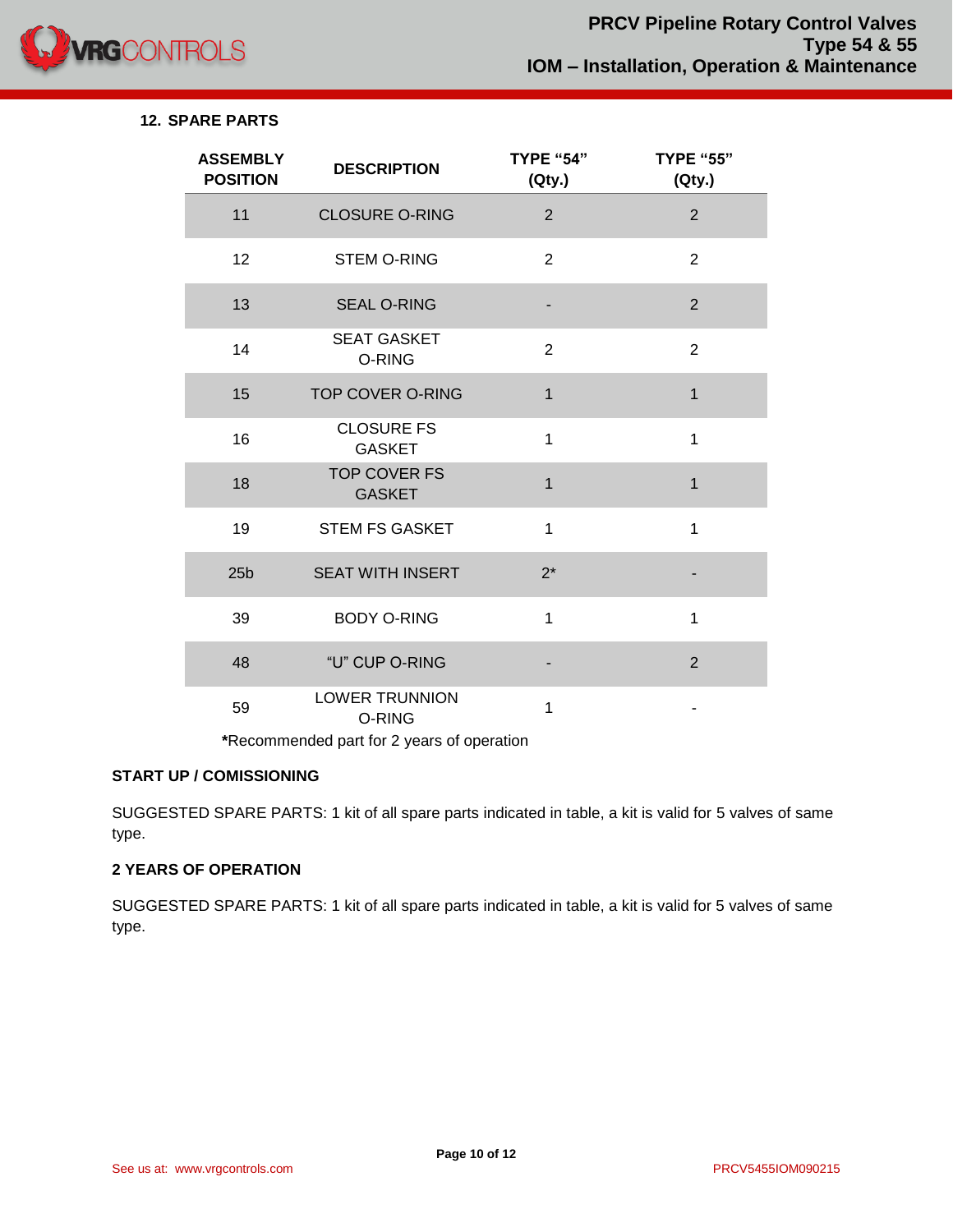

#### **13. STORAGE**

- 13.1 PRCV's are furnished with wood or plastic cover applied at the end, and they shall be removed before the installation in the pipeline.
- 13.2 For the storage, the ball shall be in open position if permissible.
- 13.3 The valve shall remain in their original package for more than 18 months, in a clean, dry, and cover place or in a controlled environment warehouse.
- 13.4 If the storage is in external ambient for a period of more than 12 months, advise VRG CONTROLS before the order.
- **14. ASSEMBLY DRAWING (Type 54 – See Figure 1.0 – PRCV Pipeline Rotary Control Valve (Type 54)**

| Pos.           | <b>Description</b>        | Pos.            | <b>Description</b>         |
|----------------|---------------------------|-----------------|----------------------------|
| 20             | <b>ADAPTOR FLANGE</b>     | 149             | <b>DRAIN PLUG</b>          |
| 19             | STEM FIRE SAFEF GASKET    | 48              | "U" CUP RING               |
| 18             | TOP COVER FS GASKET       | 46              | <b>SUPPORT PIN</b>         |
| 16             | <b>CLOSURE FS GASKET</b>  | 44              | <b>CHECK VALVE</b>         |
| 15             | <b>TOP COVER O-RING</b>   | 41              | <b>GREASE FITTING</b>      |
| 14             | <b>SEAT GASKET O-RING</b> | 40 <sub>b</sub> | <b>DRAIN CONNECTION</b>    |
| 13             | <b>SEAL O-RING</b>        | 38c             | <b>STOP PIN</b>            |
| 12             | <b>STEM O-RING</b>        | 35              | <b>LIFTING LUG</b>         |
| 11             | <b>CLOSURE O-RING</b>     | 33              | <b>SUPPORT BEARING</b>     |
| 10             | ADAPTOR FLANGE CAPSCREW   | 34              | <b>LEG</b>                 |
| 9              | <b>TOP COVER CAPSCREW</b> | 32              | <b>SUPPORT</b>             |
| 8              | <b>NUT</b>                | 30              | <b>STEM GREASE FITTING</b> |
| $\overline{7}$ | <b>BODY BOLT</b>          | 27              | <b>SEAT SPRING</b>         |
| 6              | <b>GLAND BLUSHING</b>     | 28              | SEAT ESTERNAL RING         |
| 5              | <b>TOP COVER</b>          | 25 <sub>b</sub> | <b>SEAT INNER RING</b>     |
| 4              | <b>STEM</b>               | 23              | <b>LOWER THRUST WASHER</b> |
| 3              | <b>BALL</b>               | 22              | <b>UPPER THRUST WASHER</b> |
| $\overline{2}$ | <b>CLOSURE</b>            | 21a             | <b>KEY CAPSCREW</b>        |
| $\mathbf{1}$   | <b>BODY</b>               | 21              | <b>STEM KEY</b>            |